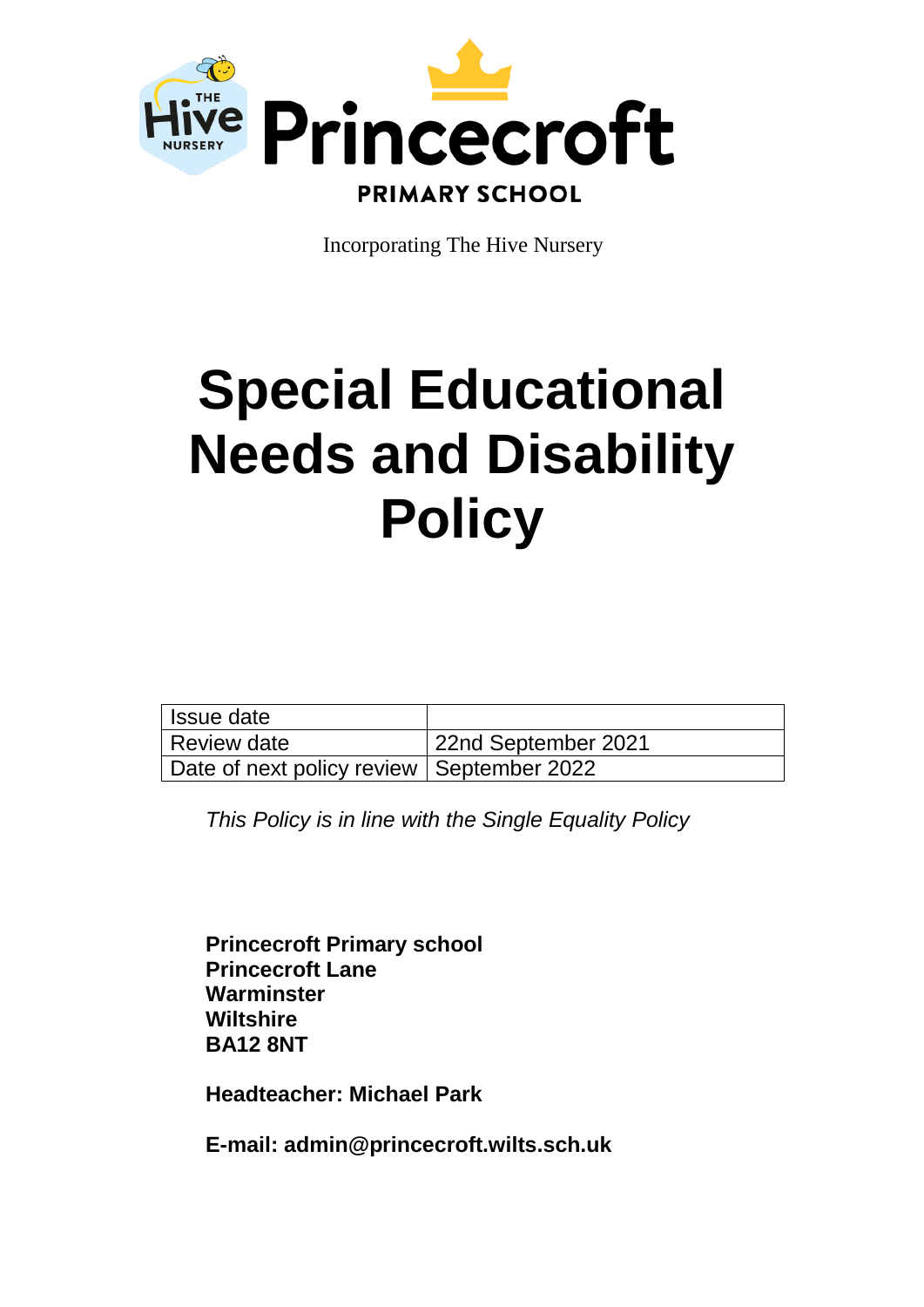# **Princecroft Primary School and the Hive Nursery SEND Policy**

# **Definition of Special Educational Needs and Disability (SEND)**

"Children have special educational needs if they have a *learning difficulty which* calls for *special educational provision* to be made for them. Children have *a learning difficulty if* they: -

- have a significantly greater difficulty in learning than the majority of children of the same age; or
- have a disability which prevents or hinders them from making use of educational facilities of a kind generally provided for children of the same age in school."

*Special educational provision means: -*

"**For children of two or over, educational provision which is additional to, or otherwise different from, the educational provision made generally for children of this age in schools maintained by the LA, other than special schools in the area."**

*See Introduction SEND Code of Practice July 2014 pg. 16*

## **Aims of the SEND Policy:**

We believe at Princecroft School and the Hive Nursery (hereinafter referred only as Princecroft or the School) in providing every possible opportunity to develop the full potential of all children.

All children will have a right to a broad and balanced curriculum, including extracurricular activities where appropriate and full access to the National Curriculum. All children are valued and their self-esteem promoted. We work in close partnership with parents/carers who play an active role in their child's education. Our aim is that all children with special educational needs participate in activities compatible with the efficient education of the other children and the efficient use of resources.

All staff have a responsibility for maximising achievement and opportunity of vulnerable learners – specifically, all teachers are teachers of pupils with special educational needs. Staff are aware of their responsibilities towards all vulnerable learners and a positive and sensitive attitude is shown towards all pupils at all times.

## **Objectives of the SEND Policy:**

- To identify, monitor and meet pupils' individual needs appropriately, as soon as possible, so that appropriate provision can be made and their attainment raised.
- To plan an effective curriculum to meet the needs of all pupils with Special Educational Needs (SEN) and, as appropriate, ensure that the targets set on Individual Education Plans (IEPs) are **s**pecific, **m**easurable, **a**chievable, **r**ealistic and **t**ime-related (SMART).
- To work in close partnership with and involve parents/carers of children with SEN in the identification, setting and reviewing of individual targets, and to work with them to support their children, as appropriate**.**
- To ensure that all who are involved with children are aware of the procedures for identifying their needs, supporting and teaching them; and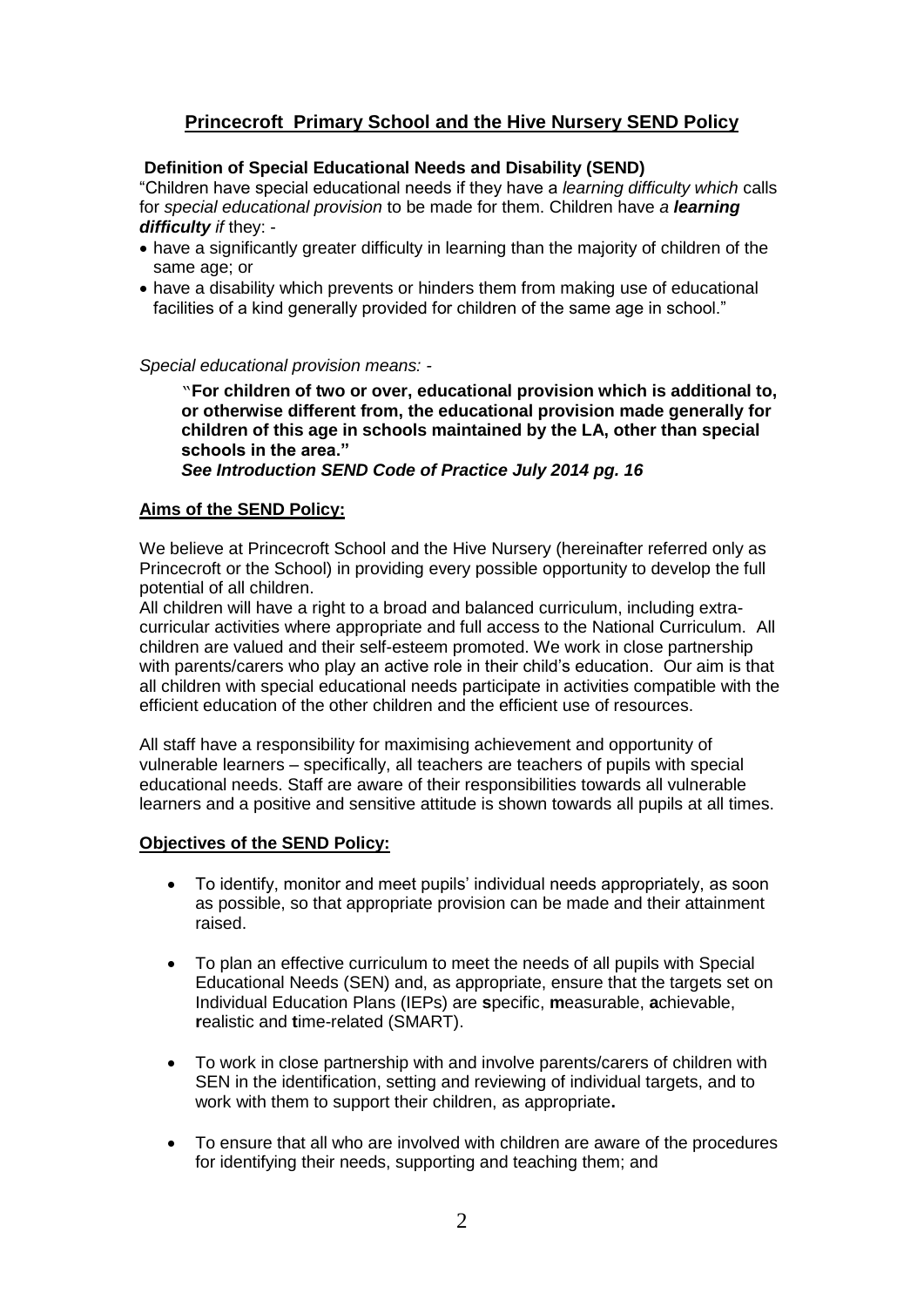To work in close partnership, where appropriate, with outside agencies in supporting the needs and provision for children who have special educational needs.

## **Roles and responsibilities**

# **Governors' Role**

The governing body must:

- Do its best to ensure that there is the necessary provision for any child who has special educational needs;
- Ensure that where the 'responsible person' the Head teacher/SENCo or the appropriate governor – has been informed by the LA that a child has special educational needs, those needs are made known to all who are likely to teach them;
- Ensure that teachers in the school are aware of the importance of identifying and providing for those children who have special educational needs;
- Ensure that parents/carers are notified of a decision by the school that special educational

provision is being made for their child;

- Ensure that a child with special educational needs joins in the activities of the school together with children who do not have special educational needs, so far as is reasonably practical and compatible with the child receiving the special educational provision their learning needs calls for, the efficient education of the children with whom they are educated, and the efficient use of resources;
- Report to parents/carers on the implementation of the school's policy for children with special educational needs.
- Have regard to the Special Educational Needs Code of Practice (2014) and any appropriate changes when carrying out its duties toward all children with special educational needs;
- Ensure that parents are notified of a decision by the school that SEND provision is being made for their child.
- Include the name of the person responsible for coordinating SEND provision in the school on the

school's website.

The SEND Governor (person responsible) is: Michelle Finnigan

# **The Governors play an important role in ensuring that:**

- They are fully involved in developing and monitoring the school's SEND policy;
- They are up to date and knowledgeable about the schools SEND provision, including how funding, equipment and personnel resources are deployed;
- SEND provision is an integral part of the School Improvement Plan and the self evaluation process;
- The quality of SEND provision is continually monitored;
- Where appropriate provision for SEN is on the agenda at meetings of the Teaching and Learning Committee and reported at the FGB
- The SEND policy is on the school website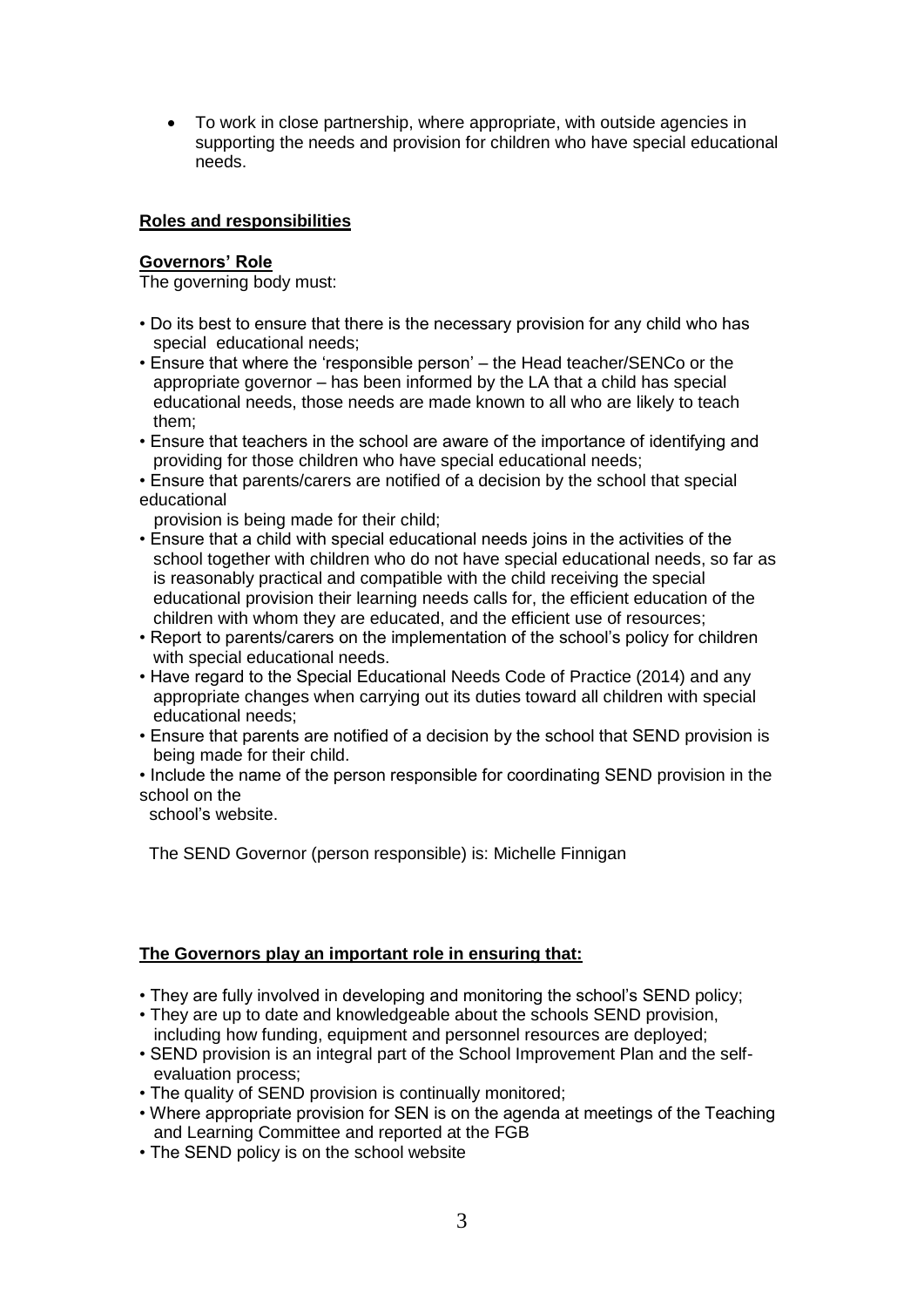# **The SENDCo's Role**

The SENDCo (Special Educational Needs and Disability Coordinator) is Mrs Megan Jones. She will be supported by Gemma Pierson (Deputy Head Teacher) until her NASENCO and PGCert qualifications are completed.

Her responsibilities include:

- overseeing the day-to-day operation of the school's SEND policy;
- coordinating provision for children with special educational needs in the mainstream School.

• supporting teachers with assessment of children to determine specific areas of need;

• working alongside staff to assist them in identifying, assessing and planning for children's

needs and ensuring that children make progress;

• overseeing the records of all children with special educational needs in the mainstream school;

- liaising with parents/carers of children with special educational needs;
- contributing to the in-service training of staff;
- liaising with external agencies including the LA's support and educational psychology

services, health and social services, and voluntary bodies.

• Monitoring, evaluating and reporting on the provision for children with SEND to the governing body.

Gemma Pierson will manage the TAs to address specific areas of need.

## **Arrangements for co-ordinating provision of children with Special Educational Needs**

Provision for children with special educational needs is a matter for the school as a whole. In addition to the governing body, the school's head teacher, the SENDCo and all other members of staff have important day-to-day responsibilities. All teachers are teachers of children with special educational needs. Teaching such children is therefore a whole school responsibility.

At the heart of the work of Princecroft School is a continuous cycle of planning, teaching and assessing which takes account of the wide range of abilities, aptitudes and interests of children. The majority of children will learn and progress within these arrangements. Those children whose overall attainments or attainment in specific areas fall significantly outside the expected range may have special educational needs. Under these circumstances, teachers may need to consult the SENDCo**,** to consider what further strategies might be used.

"High quality teaching that is differentiated and personalised will meet the individual needs of the majority of children and young people. Some children and young people need educational provision that is additional to or different from this. This is special educational provision under Section 21 of the Children and Families Act 2014. " **SEN Code Of Practice (2014 : Para 1.24)**

The needs of the majority of children will be met in the classroom. Teachers are expected to make every effort to ensure that the children with special educational needs are fully involved in the life of the class. For some children it will be necessary for them to spend some time in small group work or being withdrawn from the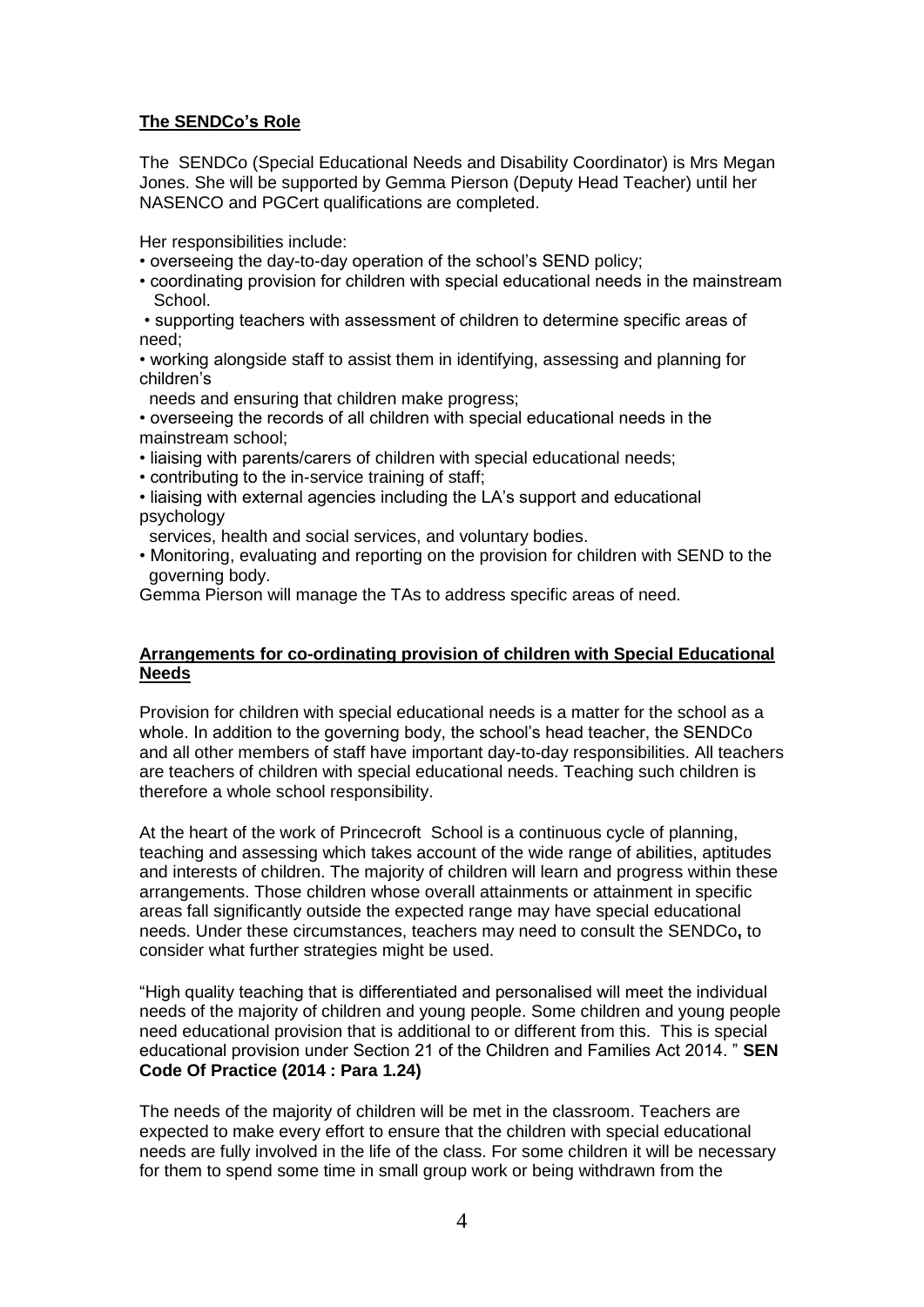classroom for specific, timed activities, related to the needs identified. This may be delivered by the teacher or teaching assistant and will complement classroom work so that the skills, knowledge and understanding will be transferred to the classroom. This may be part of the schools co-ordinated arrangements which appear in the provision map. A provision map details the various programmes and arrangements that we operate to meet identified needs. The SENDCo and SEND Governor will normally oversee this provision to ensure that it meets the objectives of this policy.

#### **Admission arrangements**

Normal admission arrangements apply for Princecroft School (but not the Hive Nursery which has its own admissions arrangements). The admissions policy is based on the agreed Wiltshire policy. We strive to be a fully inclusive school. All children will be educated according to their identified needs in line with the school's policy for equality of opportunity. No child will be denied admission because of his or her creed, race, physical ability or academic attainment. Where a child has a particular need (e.g. wheelchair access) the governors will make reasonable adjustments to ensure the child's needs are fully met**.** If a child is transferring into the school with a statement, or has been receiving extra support from LA centrally funded resources in their previous school, the continuation of this support will be negotiated with the **appropriate officer** of the **LA** to ensure that their needs can be met.

Any variation to the above will need to be agreed by the full governing body.

#### **Identification and assessment arrangements**

The school follows the guidance contained in the Special Educational Needs and Disability Code of Practice 0 to 25 (2014) and the Wiltshire Graduated Response to SEND Support (2014). These do not assume that there are hard and fast categories of special educational need but recognise that children's needs and requirements may fall within or across four broad areas.

These are: -

- **Communication and Interaction**
- **Cognition and Learning**
- **Social, Emotional and Mental Health**
- **Sensory and or Physical**

Where possible we will try to meet every child's needs within the classroom through ensuring that our planning, teaching and approaches meet the needs of the majority of the children in our school. However, where, through careful identification and assessment, we and/or the parents/carers determine that a child is not making adequate progress, the class teacher will consult the SENCo They, in conjunction with the child and parents/carers, will review the strategies and approaches that are currently being used and the way these might be developed.

We use the Wiltshire Graduated Response to SEND Support (2014), GRSS. It provides structures and guidance for SENDCos, teachers and school leaders to support them in putting in place appropriate arrangements to meet their obligations in respect to children and young people with special educational needs and disabilities. It consists of a Pupil profile that can be completed to aid the "assess, plan, do, review" graduated approach outlined in the SEND Code of Practice and an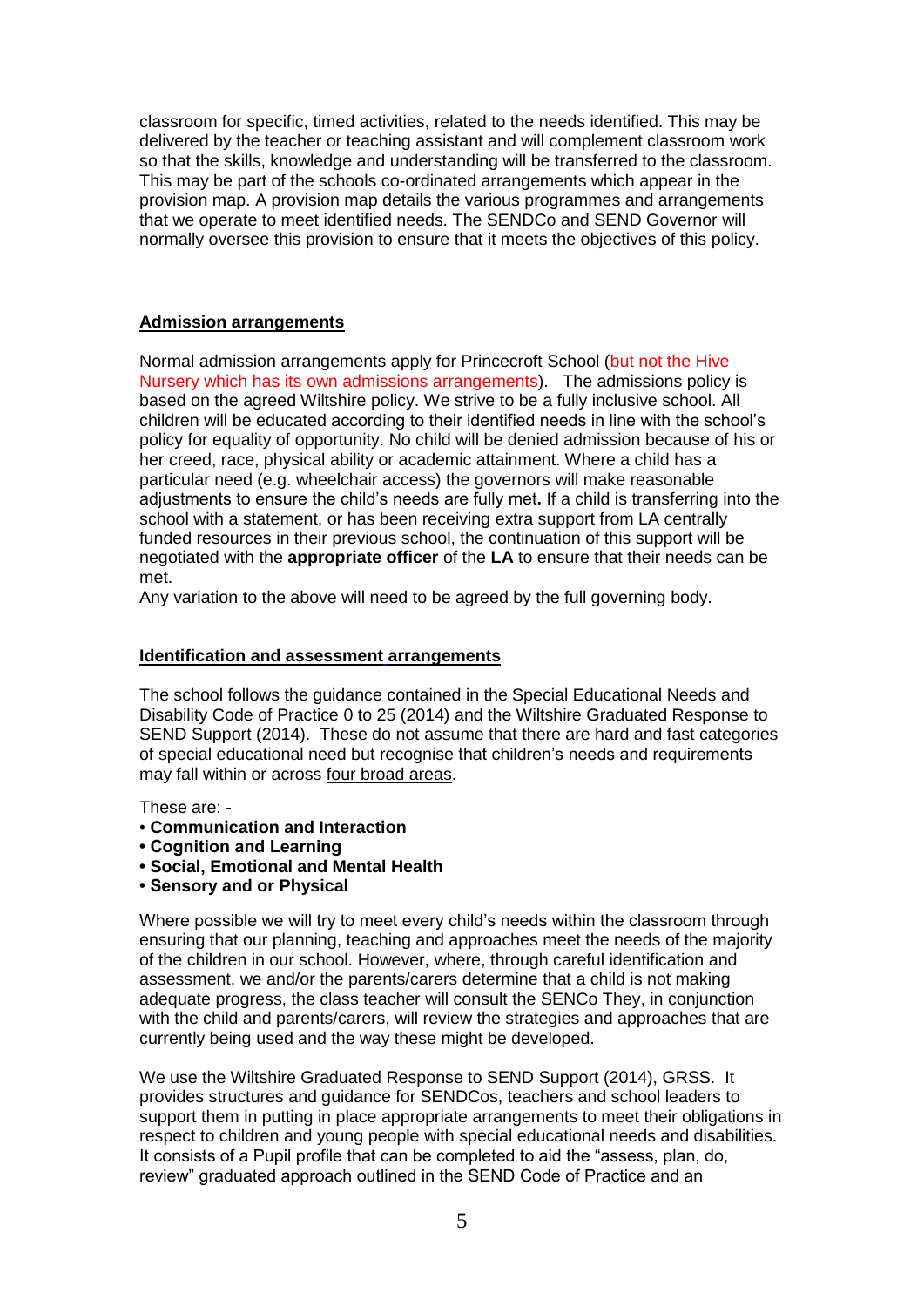associated Guidance section. The Wiltshire GRSS replaces the Wiltshire Indicators and Provision Document (WIPD). The categories of School Action and School Action Plus have been removed to focus the system on the impact of the support provided for the child or young person rather than associating the support with a category. Schools, colleges and settings should adopt a graduated approach with a cycle of assessing, planning, doing (action) and then reviewing:

'SEND support should take the form of a four-part cycle through which earlier decisions and actions are revisited, refined and revised with a growing understanding of the pupil's needs and of what supports the pupil in making good progress and securing good outcomes.' **SEND Code of Practice: 0-25 years (July 2014); 6.44; p.89.**

The GRSS document**,** so that staff and parents know the criteria we are using to determine whether or not a child has an identified special education need. (A copy of this document is available to view on the Wiltshire Council website, or can be viewed at the school office.)

It may be that the child:

• Makes little or no progress, even when teaching approaches are targeted to their particular

needs.

• Shows signs of difficulty in developing skills in literacy or mathematics;

- Shows persistent signs of emotional or behavioral difficulties, which are not addressed through
- the behaviour and discipline approaches used in the school;

• Has physical, or sensory problems and despite specialist equipment being provided still

makes little or no progress**;**

• Has communication and/or interaction difficulties which lead to them making little or no progress.

We will seek additional information from the parents/carers and in some cases, outside agencies who may be involved with the child. When we have all the available information we will consider with the parents/carers and the child, the next strategy for action. This will involve setting appropriate targets for the child, which will be set out in an Individual Educational Plan (IEP) or My Support Plan (MSP) and may involve engaging the child in an appropriate programme. Any targets set, provision made and the progress made by the child will be discussed with the parents/carers at parent's evenings or through our normal channels of communication.

We will seek advice on fresh targets and strategies, or more specialist assessments that can help us with our planning. An IEP (individual education plan) will be written to reflect these new targets after consultation with these agencies, parents/carers, the child and the SENCo and class teacher. We will ensure that parental consent is sought before any outside agencies are involved. Progress towards the targets is monitored and recorded whenever a child has additional support and IEPs are reviewed at least 3 times a year, with new targets written when necessary. Targets are discussed at Parent's Evenings or individual appointments, so that parents are aware of what their child is working on and can support this at home where possible.

Where, despite all our best endeavours, the child still makes little or no progress in the areas targeted, we will discuss with the parents and child the need for an approach to the LA to request a *My Plan.*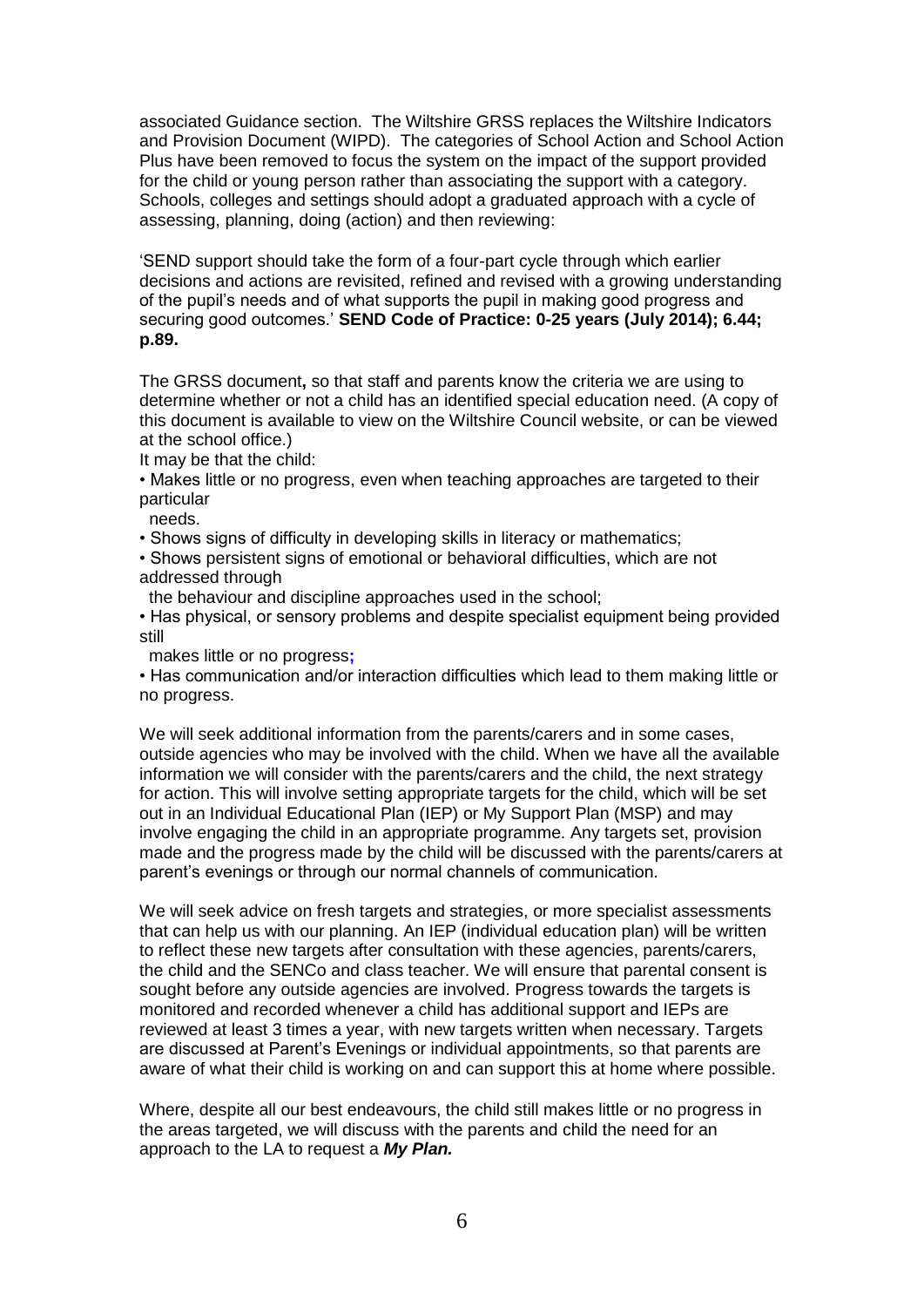Statutory Assessment of Special Educational Needs/Statement of Special Educational Needs A Statutory Assessment by the LA may or may not result in the issuing a Statement of special educational needs or Educational Health Care Plan (EHCP). Where a child has been issued with a Statement of special educational needs**,** we will carry out an annual review which parents/carers, child, outside agencies, SENCo and the class teacher, will be invited to attend.

# **An Individual Education Plan will provide**:

- The child's strengths and weaknesses,
- The date the IEP is written;
- The names of staff and/or outside agencies involved with the targets,
- Short term targets,
- The teaching strategies:
- What provision we will make;
- When we will monitor and review the plan;
- How we will judge progress (success criteria) including the exit criteria;
- Any outcomes after a review, and
- The signature and comment from both the parent and the child if appropriate.

#### **Provision that is additional to and different from that is available to all**

When a child is assessed, has a My Support Plan, a Statement of Special Educational Need or My Plan, they will require provision that is additional to or different from that available to all children. At Princecroft, this could involve one or more of the following:

- Small group work with a teacher or trained teaching assistant on IEP targets:
- Adapted or additional resources for use in the classroom;
- Alternative procedures in place to deal with behaviour;
- A teaching assistant to support the child during specific parts of the day;
- Following a specific learning package tailored to the child's needs;

The support that the child receives will be determined by how best their needs can be met, taking into account the schools resources and financial constraints, advice and support from outside agencies and the Local Authority, and what is outlined in the child's Statement of Special Educational Need or EHCP (where applicable).

#### **Partnership with Parents and Carers**

Parental responsibility is defined under Section 2 of the Children Act 1989. We aim to involve parents as much as possible in setting and discussing targets, and in monitoring the child's progress. This is done through face to face meetings, telephone conversations, and at hand over at the beginning and the end of the school day. Children can be provided with a link book and this can be used for additional feedback where the class teacher feels appropriate. Children with a statement of special educational needs will have annual reviews involving school staff and outside agencies, as well as parents.

We aim to raise pupils' attainments by:

- Working in partnership with parents, valuing their contributions and encouraging them to become involved in their child's IEP.
- Involving parents/carers in the identification, assessment and decision making process in school.
- Encouraging parents/carers to involve their child in the decision making process.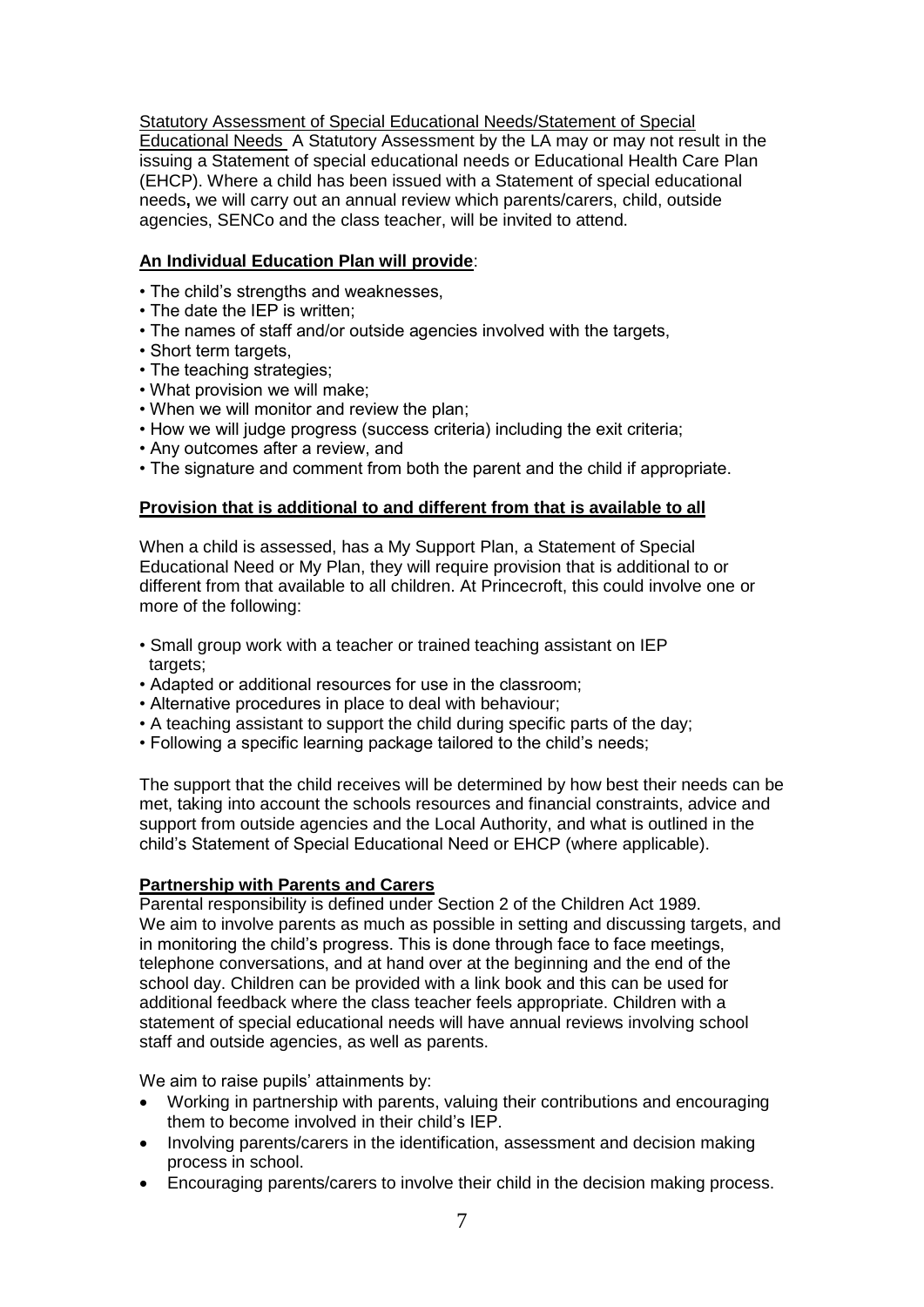We want children to understand their learning journey, and as far as is possible, will involve the children in all their learning and understanding for the reasons that they are being helped along the journey route. We value all our children's views.

# **Transition**

Transition between year groups across the school is managed by passing information both verbally and in hard copy between the teachers involved. Children are invited to visit us for induction visits in the term before they start school, and if necessary the school liaises with other agencies at this stage.

Children with SEND who transfer from other schools are supported through their induction to the school by the class teacher, who will assess the child's needs and put a suitable programme in place (with the SENCo supporting where needed).

Liaison with Secondary Schools ensures a smooth transition from Year 6 to Year 7. Children visit their prospective Secondary School, and staff can come and visit the child in their current school if this is needed. Close links are maintained to ensure that relevant information is passed on, through telephone conversations, face to face meetings between the SENDCo of each school, and through the Wiltshire Transition Document.

#### **Criteria for evaluating the success of our policy**

The policy will be evaluated against the objectives stated on page one by:

- An analysis of all teachers' planning (by Subject leaders / Senior Leadership Team /  $HT/$
- SENDCo) **ensures** that a differentiated approach is taken and that the learning objectives in

Individual Education Plans (IEPs) are identified and reflected in planning;

- Parents/carers are involved in setting individual targets for children by discussing, receiving and having their views (if appropriate) recorded on copies of IEPs for their child;
- Children are involved in discussing, constructing, reviewing and having their views recorded on

their own IEPs; My Support Plans or My Plan.

• IEP targets being monitored to ensure that children progress through **s**pecific, **m**easurable,

**a**chievable, **r**ealistic, **t**ime-bound targets (SMART);

- Ensuring that outside agencies, where appropriate, have their comments and recommendations recorded on the IEPs and are involved in their development;
- The School Improvement Plan and **SEF**(Schools Self Evaluation Form) priorities which include

the provision for SEND;

• Evaluate effectiveness of additional resources annually, against the academic attainment

achieved;

• Any external evaluation or inspection.